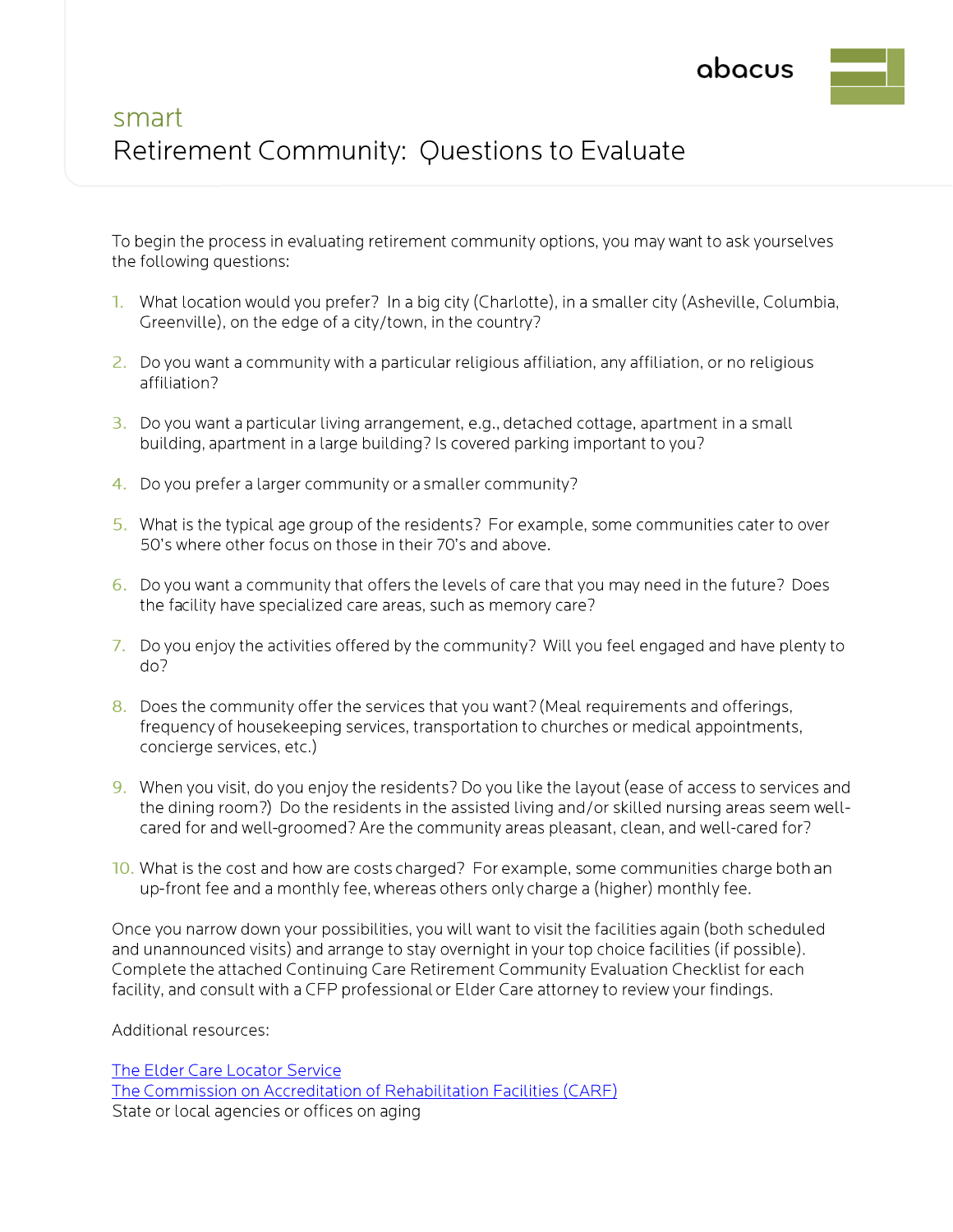## **Continuing Care Retirement Community Evaluation Checklist**

| <b>Contact Information</b> |
|----------------------------|
|                            |
|                            |
|                            |
|                            |

#### Type Of Facility/Contract

\_\_\_ All Inclusive/Extensive: Guarantees that if skilled nursing or intensive services are needed, they will be available at no extra charge. Prescription medicines may be included as well.

\_\_\_ Fee-For-Service: Has a lower monthly fee but requires extra payment for services like nursing care.

\_\_\_ Hybrid: Guarantees that nursing care or intensive services will be available at no extra charge for a specified amount of time each year, e.g. 30 to 60 days.

#### Facility Background

How old is the facility?

When were the present units and common areas first built and last remodeled? \_\_\_\_\_\_\_\_

\_\_\_\_\_\_\_\_\_\_\_\_\_\_\_\_\_\_\_\_\_\_\_\_\_\_\_\_\_\_\_\_\_\_\_\_\_\_\_\_\_\_\_\_\_\_\_\_\_\_\_\_\_\_\_\_\_\_\_\_\_\_\_\_\_\_\_\_\_\_\_\_

\_\_\_\_\_\_\_\_\_\_\_\_\_\_\_\_\_\_\_\_\_\_\_\_\_\_\_\_\_\_\_\_\_\_\_\_\_\_\_\_\_\_\_\_\_\_\_\_\_\_\_\_\_\_\_\_\_\_\_\_\_\_\_\_\_\_\_\_\_\_\_\_

Who manages the facility? \_\_\_\_\_\_\_\_\_\_\_\_\_\_\_\_\_\_\_\_\_\_\_\_\_\_\_\_\_\_\_\_\_\_\_\_\_\_\_\_\_\_\_\_\_\_\_\_\_

For how long?  $\Box$ 

Is there a parent company or affiliated companies that provide financial support?

Are financial statements available? \_\_\_\_\_\_\_\_\_\_\_\_\_\_\_\_\_\_\_\_\_\_\_\_\_\_\_\_\_\_\_\_\_\_\_\_\_\_\_\_\_\_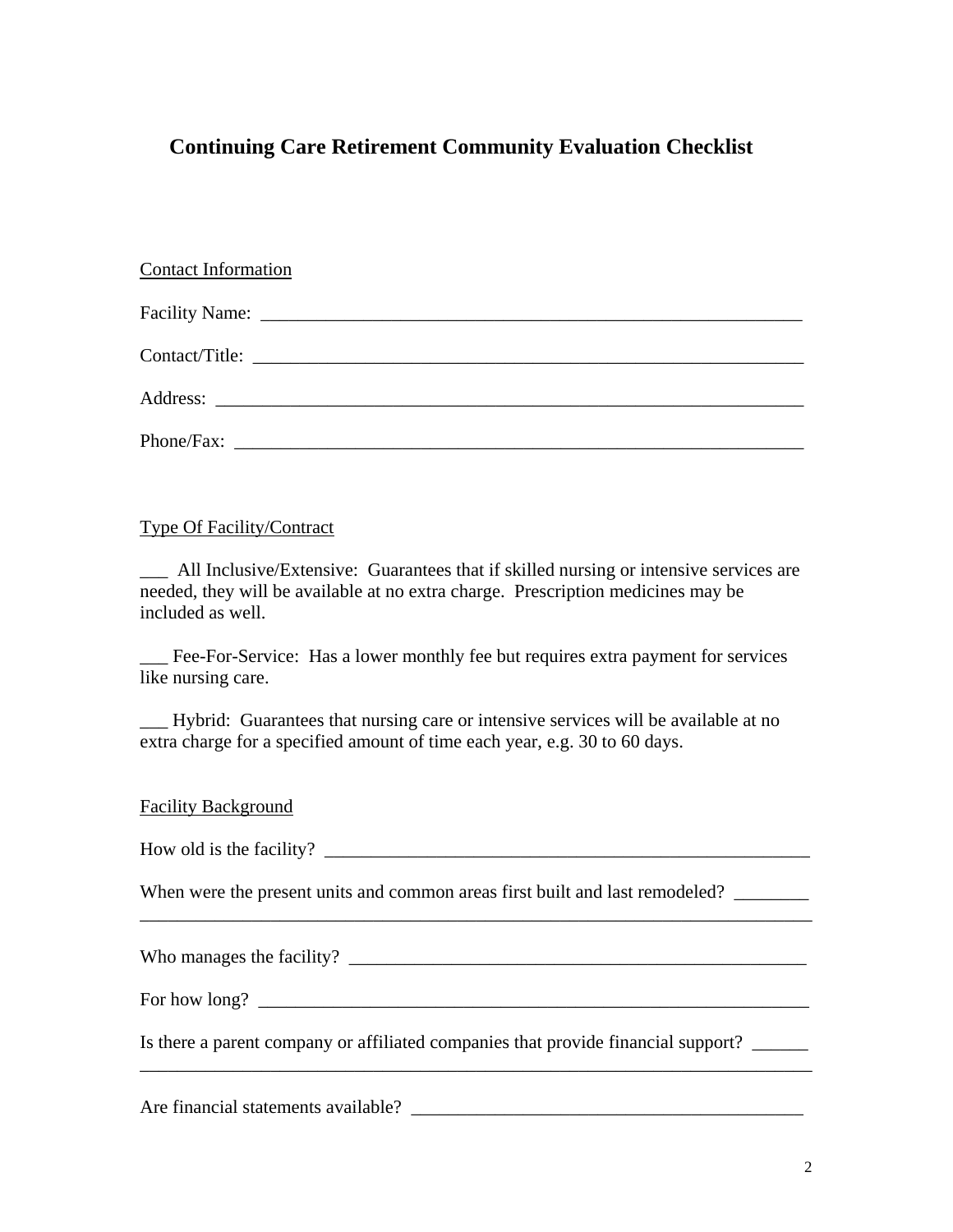Has the facility ever declared bankruptcy? \_\_\_\_\_\_\_\_\_\_\_\_\_\_\_\_\_\_\_\_\_\_\_\_\_\_\_\_\_\_\_\_\_\_\_\_\_

Admission Requirements

What are the facility's requirements for admission? \_\_\_\_\_\_\_\_\_\_\_\_\_\_\_\_\_\_\_\_\_\_\_\_\_\_\_\_

\_\_\_\_\_\_\_\_\_\_\_\_\_\_\_\_\_\_\_\_\_\_\_\_\_\_\_\_\_\_\_\_\_\_\_\_\_\_\_\_\_\_\_\_\_\_\_\_\_\_\_\_\_\_\_\_\_\_\_\_\_\_\_\_\_\_\_\_\_\_\_\_

\_\_\_\_\_\_\_\_\_\_\_\_\_\_\_\_\_\_\_\_\_\_\_\_\_\_\_\_\_\_\_\_\_\_\_\_\_\_\_\_\_\_\_\_\_\_\_\_\_\_\_\_\_\_\_\_\_\_\_\_\_\_\_\_\_\_\_\_\_\_\_\_

Resident Fees & Costs

What is the one-time entrance fee? \_\_\_\_\_\_\_\_\_\_\_\_\_\_\_\_\_\_\_\_\_\_\_\_\_\_\_\_\_\_\_\_\_\_\_\_\_\_\_\_\_\_\_

Under what conditions is it refundable?

(For example: a voluntary decision to move, death, facility change in ownership or closing? What refund formula is used? Many CCRCs use a 2% reduction per month or a fraction, in which the resident's life expectancy at the time the contract is terminated is the numerator and the life expectancy at the time of admission is the denominator.)

\_\_\_\_\_\_\_\_\_\_\_\_\_\_\_\_\_\_\_\_\_\_\_\_\_\_\_\_\_\_\_\_\_\_\_\_\_\_\_\_\_\_\_\_\_\_\_\_\_\_\_\_\_\_\_\_\_\_\_\_\_\_\_\_\_\_\_\_\_\_\_\_

\_\_\_\_\_\_\_\_\_\_\_\_\_\_\_\_\_\_\_\_\_\_\_\_\_\_\_\_\_\_\_\_\_\_\_\_\_\_\_\_\_\_\_\_\_\_\_\_\_\_\_\_\_\_\_\_\_\_\_\_\_\_\_\_\_\_\_\_\_\_\_\_

Is there a probationary period during which the resident may terminate the contract and receive a refund (less services provided)? If so, how long? \_\_\_\_\_\_\_\_\_\_\_\_\_\_\_\_\_\_\_\_\_

| What are the monthly fees by unit type? What is the square footage of each unit? |
|----------------------------------------------------------------------------------|
|                                                                                  |
|                                                                                  |
|                                                                                  |
|                                                                                  |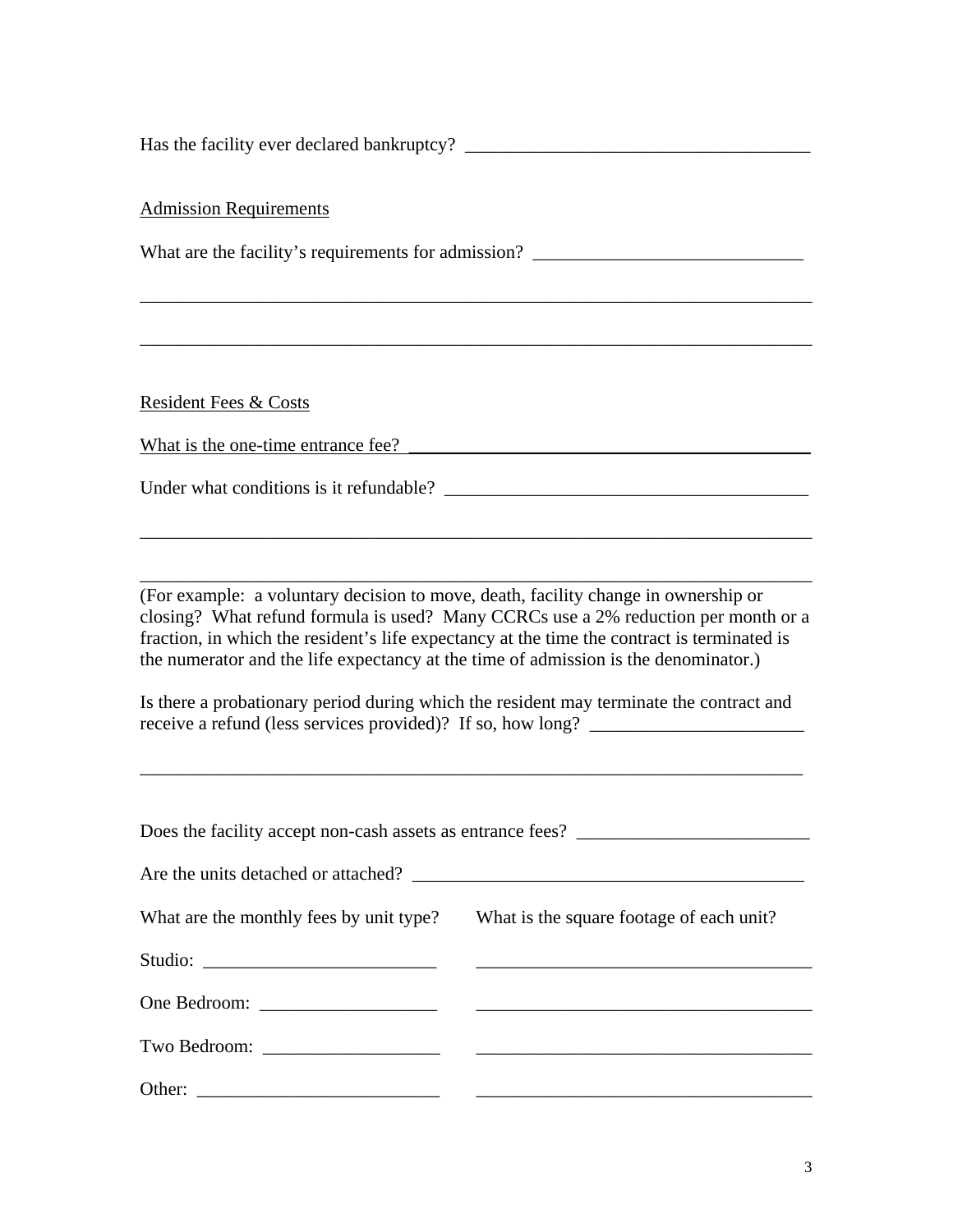What is included in that fee at the different levels of care? Is the rate flat, or does it vary by the amount of assistance needed? Describe: \_\_\_\_\_\_\_\_\_\_\_\_\_\_\_\_\_\_\_\_\_\_\_\_\_\_\_\_\_\_\_\_\_\_

\_\_\_\_\_\_\_\_\_\_\_\_\_\_\_\_\_\_\_\_\_\_\_\_\_\_\_\_\_\_\_\_\_\_\_\_\_\_\_\_\_\_\_\_\_\_\_\_\_\_\_\_\_\_\_\_\_\_\_\_\_\_\_\_\_\_\_\_\_\_\_\_

 $\frac{1}{2}$  ,  $\frac{1}{2}$  ,  $\frac{1}{2}$  ,  $\frac{1}{2}$  ,  $\frac{1}{2}$  ,  $\frac{1}{2}$  ,  $\frac{1}{2}$  ,  $\frac{1}{2}$  ,  $\frac{1}{2}$  ,  $\frac{1}{2}$  ,  $\frac{1}{2}$  ,  $\frac{1}{2}$  ,  $\frac{1}{2}$  ,  $\frac{1}{2}$  ,  $\frac{1}{2}$  ,  $\frac{1}{2}$  ,  $\frac{1}{2}$  ,  $\frac{1}{2}$  ,  $\frac{1$ 

 $\mathcal{L}_\mathcal{L} = \{ \mathcal{L}_\mathcal{L} = \{ \mathcal{L}_\mathcal{L} = \{ \mathcal{L}_\mathcal{L} = \{ \mathcal{L}_\mathcal{L} = \{ \mathcal{L}_\mathcal{L} = \{ \mathcal{L}_\mathcal{L} = \{ \mathcal{L}_\mathcal{L} = \{ \mathcal{L}_\mathcal{L} = \{ \mathcal{L}_\mathcal{L} = \{ \mathcal{L}_\mathcal{L} = \{ \mathcal{L}_\mathcal{L} = \{ \mathcal{L}_\mathcal{L} = \{ \mathcal{L}_\mathcal{L} = \{ \mathcal{L}_\mathcal{$ 

Is there a fee to share accommodations with a second person? If so, what? \_\_\_\_\_\_\_\_\_\_\_\_\_

Are there extra charges to hold accommodations during an absence from the facility for whatever reason? If so, what are they? \_\_\_\_\_\_\_\_\_\_\_\_\_\_\_\_\_\_\_\_\_\_\_\_\_\_\_\_\_\_\_\_\_\_\_\_\_\_\_

\_\_\_\_\_\_\_\_\_\_\_\_\_\_\_\_\_\_\_\_\_\_\_\_\_\_\_\_\_\_\_\_\_\_\_\_\_\_\_\_\_\_\_\_\_\_\_\_\_\_\_\_\_\_\_\_\_\_\_\_\_\_\_\_\_\_\_\_\_\_\_\_

\_\_\_\_\_\_\_\_\_\_\_\_\_\_\_\_\_\_\_\_\_\_\_\_\_\_\_\_\_\_\_\_\_\_\_\_\_\_\_\_\_\_\_\_\_\_\_\_\_\_\_\_\_\_\_\_\_\_\_\_\_\_\_\_\_\_\_\_\_\_\_\_

\_\_\_\_\_\_\_\_\_\_\_\_\_\_\_\_\_\_\_\_\_\_\_\_\_\_\_\_\_\_\_\_\_\_\_\_\_\_\_\_\_\_\_\_\_\_\_\_\_\_\_\_\_\_\_\_\_\_\_\_\_\_\_\_\_\_\_\_\_\_\_\_

Can the resident contract with outside services? If so, which?

When, how often, and why can the fees be changed? When fees are changed, who is informed? How much advance warning is provided? Describe: \_\_\_\_\_\_\_\_\_\_\_\_\_\_\_\_\_\_\_\_\_\_

\_\_\_\_\_\_\_\_\_\_\_\_\_\_\_\_\_\_\_\_\_\_\_\_\_\_\_\_\_\_\_\_\_\_\_\_\_\_\_\_\_\_\_\_\_\_\_\_\_\_\_\_\_\_\_\_\_\_\_\_\_\_\_\_\_\_\_\_\_\_\_

Does the facility participate in Medicare and Medicaid? \_\_\_\_\_\_\_\_\_\_\_\_\_\_\_\_\_\_\_\_\_\_\_\_\_

Are there differences in the services received between participants and non-participants of these programs? If so, describe:  $\frac{1}{\sqrt{1-\frac{1}{2}}\sqrt{1-\frac{1}{2}}\left(\frac{1}{2}-\frac{1}{2}-\frac{1}{2}-\frac{1}{2}-\frac{1}{2}-\frac{1}{2}-\frac{1}{2}-\frac{1}{2}-\frac{1}{2}-\frac{1}{2}-\frac{1}{2}-\frac{1}{2}-\frac{1}{2}-\frac{1}{2}-\frac{1}{2}-\frac{1}{2}-\frac{1}{2}-\frac{1}{2}-\frac{1}{2}-\frac{1}{2}-\frac{1}{2}-\frac{1}{2}-\$ 

\_\_\_\_\_\_\_\_\_\_\_\_\_\_\_\_\_\_\_\_\_\_\_\_\_\_\_\_\_\_\_\_\_\_\_\_\_\_\_\_\_\_\_\_\_\_\_\_\_\_\_\_\_\_\_\_\_\_\_\_\_\_\_\_\_\_\_\_\_\_\_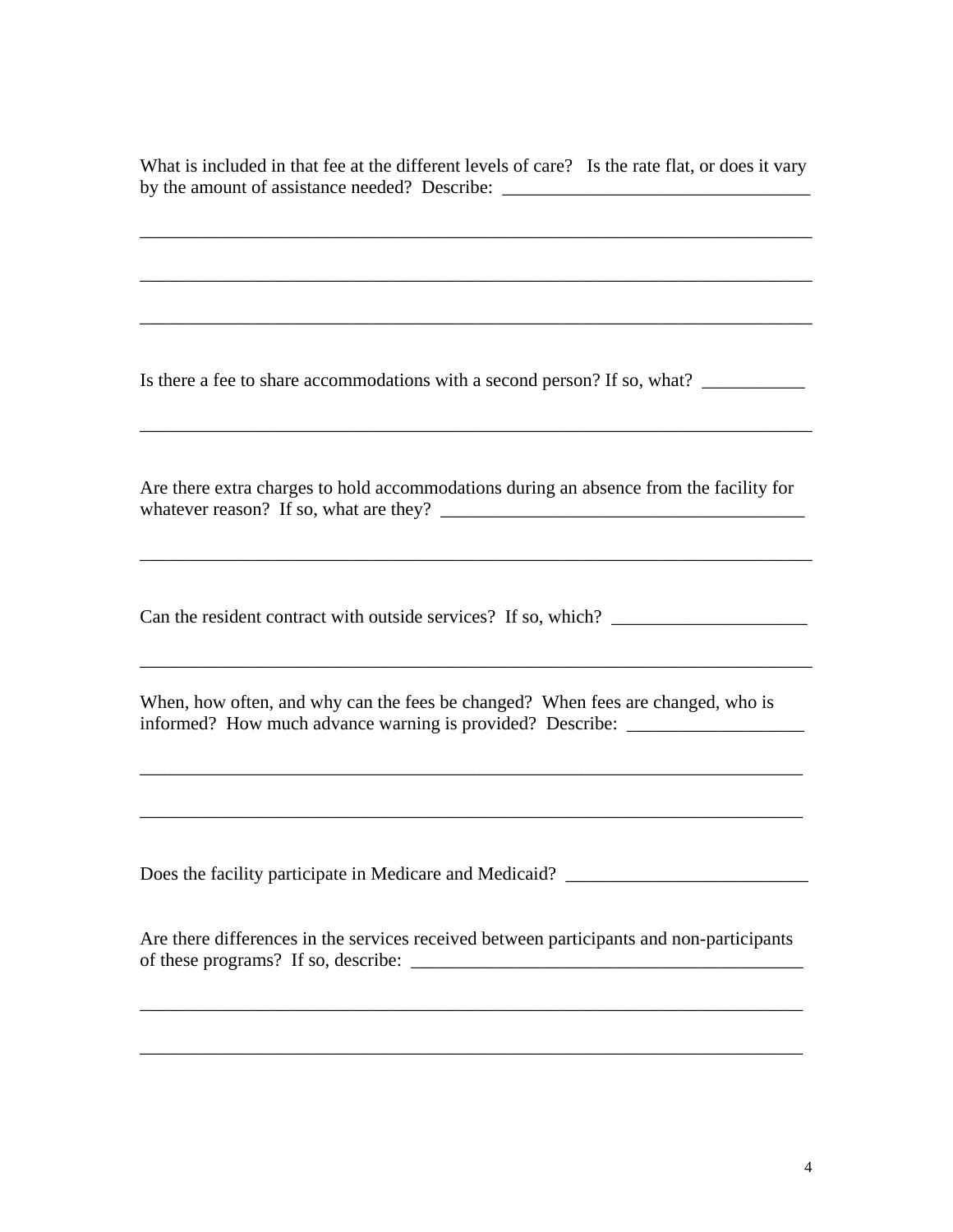Is there a financial assistance program if a resident's funds should run out? If so, describe:

(It is recommended that the facility have a guaranteed financial assistance program. Assess the experience of this program by interviewing resident participants.)

Is there a fee to be placed on a waiting list? If so, how much, and is it refundable: \_\_\_\_\_\_

\_\_\_\_\_\_\_\_\_\_\_\_\_\_\_\_\_\_\_\_\_\_\_\_\_\_\_\_\_\_\_\_\_\_\_\_\_\_\_\_\_\_\_\_\_\_\_\_\_\_\_\_\_\_\_\_\_\_\_\_\_\_\_\_\_\_\_\_\_\_\_

\_\_\_\_\_\_\_\_\_\_\_\_\_\_\_\_\_\_\_\_\_\_\_\_\_\_\_\_\_\_\_\_\_\_\_\_\_\_\_\_\_\_\_\_\_\_\_\_\_\_\_\_\_\_\_\_\_\_\_\_\_\_\_\_\_\_\_\_\_\_\_

\_\_\_\_\_\_\_\_\_\_\_\_\_\_\_\_\_\_\_\_\_\_\_\_\_\_\_\_\_\_\_\_\_\_\_\_\_\_\_\_\_\_\_\_\_\_\_\_\_\_\_\_\_\_\_\_\_\_\_\_\_\_\_\_\_\_\_\_\_\_\_\_ (This fee should be fully refundable, and be held in an interest-bearing escrow account.)

Is there an application fee? If so, how much:  $\frac{1}{\sqrt{1-\frac{1}{2}}\sqrt{1-\frac{1}{2}}\sqrt{1-\frac{1}{2}}\sqrt{1-\frac{1}{2}}\sqrt{1-\frac{1}{2}}\sqrt{1-\frac{1}{2}}\sqrt{1-\frac{1}{2}}\sqrt{1-\frac{1}{2}}\sqrt{1-\frac{1}{2}}\sqrt{1-\frac{1}{2}}\sqrt{1-\frac{1}{2}}\sqrt{1-\frac{1}{2}}\sqrt{1-\frac{1}{2}}\sqrt{1-\frac{1}{2}}\sqrt{1-\frac{1}{2}}\sqrt{1$ (This fee should not be more than a few hundred dollars.)

Levels of Care/Assessment

How are the various levels of care structured? (E.g. independent living, assisted living, intensive/nursing care.)

\_\_\_\_\_\_\_\_\_\_\_\_\_\_\_\_\_\_\_\_\_\_\_\_\_\_\_\_\_\_\_\_\_\_\_\_\_\_\_\_\_\_\_\_\_\_\_\_\_\_\_\_\_\_\_\_\_\_\_\_\_\_\_\_\_\_\_\_\_\_\_\_

\_\_\_\_\_\_\_\_\_\_\_\_\_\_\_\_\_\_\_\_\_\_\_\_\_\_\_\_\_\_\_\_\_\_\_\_\_\_\_\_\_\_\_\_\_\_\_\_\_\_\_\_\_\_\_\_\_\_\_\_\_\_\_\_\_\_\_\_\_\_\_\_

Who, how, and how often is it determined which level of care is appropriate for a resident's needs? Who participates in the decision? (E.g. the facility alone, resident, family, doctors) \_\_\_\_\_\_\_\_\_\_\_\_\_\_\_\_\_\_\_\_\_\_\_\_\_\_\_\_\_\_\_\_\_\_\_\_\_\_\_\_\_\_\_\_\_\_\_\_\_\_\_\_\_\_\_\_\_\_

Is there an appeals process for when these involved parties disagree? How does it work?

\_\_\_\_\_\_\_\_\_\_\_\_\_\_\_\_\_\_\_\_\_\_\_\_\_\_\_\_\_\_\_\_\_\_\_\_\_\_\_\_\_\_\_\_\_\_\_\_\_\_\_\_\_\_\_\_\_\_\_\_\_\_\_\_\_\_\_\_\_\_\_\_

\_\_\_\_\_\_\_\_\_\_\_\_\_\_\_\_\_\_\_\_\_\_\_\_\_\_\_\_\_\_\_\_\_\_\_\_\_\_\_\_\_\_\_\_\_\_\_\_\_\_\_\_\_\_\_\_\_\_\_\_\_\_\_\_\_\_\_\_\_\_\_\_

\_\_\_\_\_\_\_\_\_\_\_\_\_\_\_\_\_\_\_\_\_\_\_\_\_\_\_\_\_\_\_\_\_\_\_\_\_\_\_\_\_\_\_\_\_\_\_\_\_\_\_\_\_\_\_\_\_\_\_\_\_\_\_\_\_\_\_\_\_\_\_\_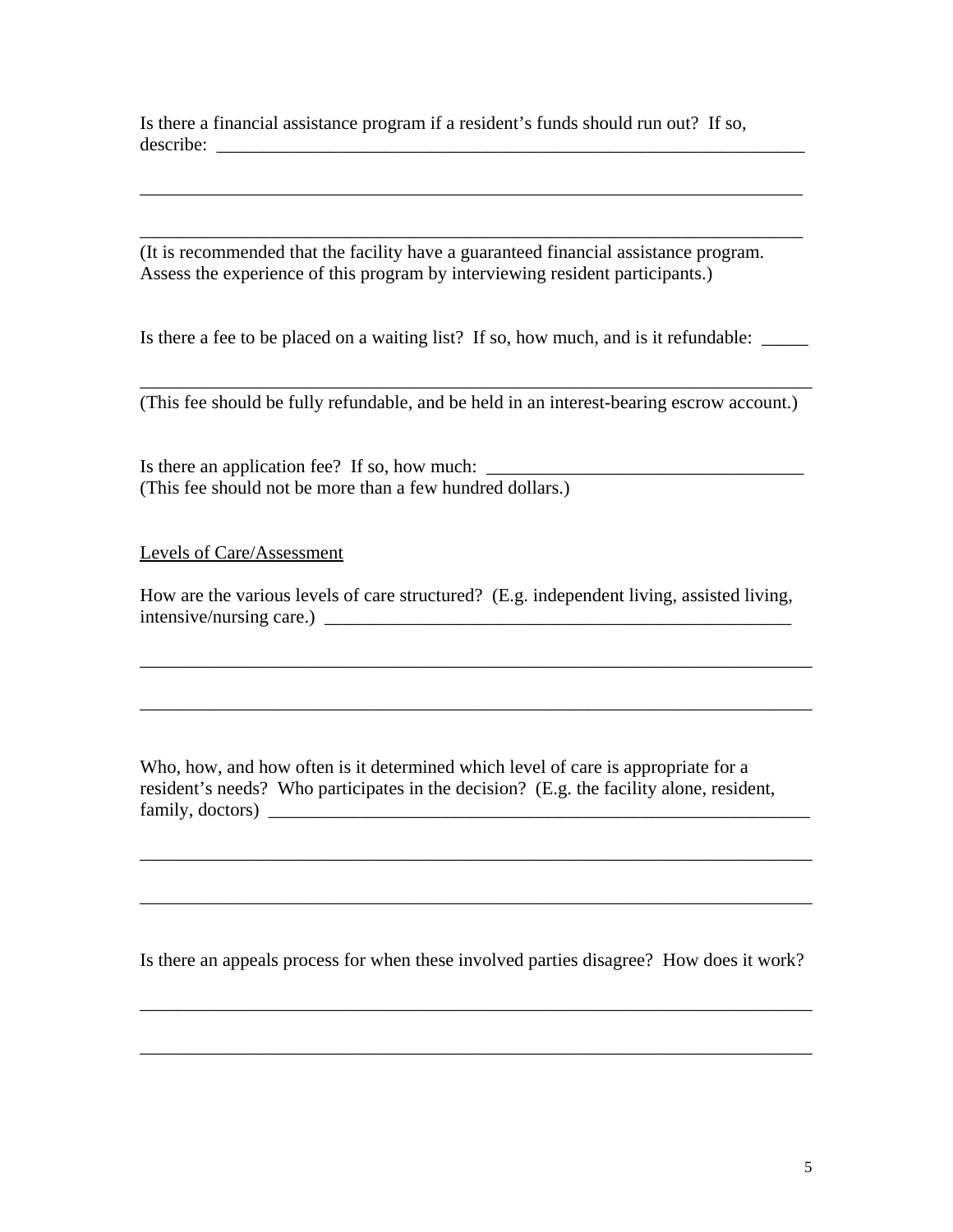# Required Insurance Coverage

| What different insurance coverages are required of residents? ___________________    |  |
|--------------------------------------------------------------------------------------|--|
|                                                                                      |  |
|                                                                                      |  |
|                                                                                      |  |
| <b>Physical Location</b>                                                             |  |
| How close are you to family and friends who may visit? (The closer you are, the more |  |
|                                                                                      |  |
| How close are services such as shopping and restaurants? ________________________    |  |
|                                                                                      |  |
|                                                                                      |  |
| Accommodations                                                                       |  |
| Are the grounds and surrounding area attractive?                                     |  |
| Are the common areas spacious and attractive?                                        |  |
| Are the living spaces at each level of care attractive, comfortable and clean?       |  |
|                                                                                      |  |

Note the availability of each of the following facilities and amenities for each level of care: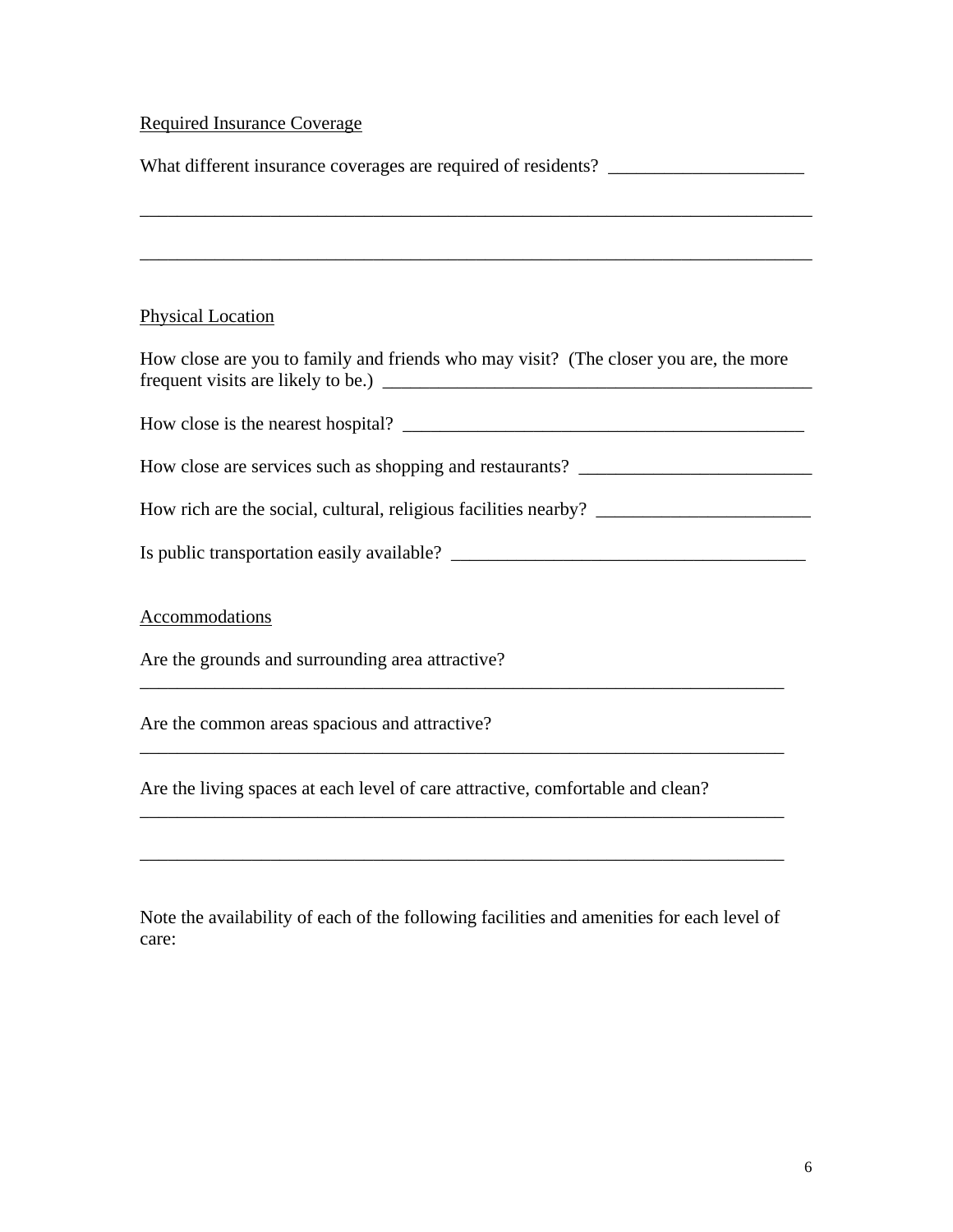**Facilities/Amenities: Independent Living Assisted Living Nursing Care**  Kitchen Stove/Burners \_\_\_\_\_\_\_\_\_\_\_\_\_\_\_\_\_ \_\_\_\_\_\_\_\_\_\_\_\_\_\_ \_\_\_\_\_\_\_\_\_\_\_\_\_ Oven \_\_\_\_\_\_\_\_\_\_\_\_\_\_\_\_\_ \_\_\_\_\_\_\_\_\_\_\_\_\_\_ \_\_\_\_\_\_\_\_\_\_\_\_\_ Microwave \_\_\_\_\_\_\_\_\_\_\_\_\_\_\_\_\_ \_\_\_\_\_\_\_\_\_\_\_\_\_\_ \_\_\_\_\_\_\_\_\_\_\_\_\_ Large Refrigerator \_\_\_\_\_\_\_\_\_\_\_\_\_\_\_\_\_ \_\_\_\_\_\_\_\_\_\_\_\_\_\_ \_\_\_\_\_\_\_\_\_\_\_\_\_ Small Refrigerator \_\_\_\_\_\_\_\_\_\_\_\_\_\_\_\_\_ \_\_\_\_\_\_\_\_\_\_\_\_\_\_ \_\_\_\_\_\_\_\_\_\_\_\_\_ Washer/Dryer \_\_\_\_\_\_\_\_\_\_\_\_\_\_\_\_\_ \_\_\_\_\_\_\_\_\_\_\_\_\_\_ \_\_\_\_\_\_\_\_\_\_\_\_\_ Bathroom(s) Full Bath \_\_\_\_\_\_\_\_\_\_\_\_\_\_\_\_\_ \_\_\_\_\_\_\_\_\_\_\_\_\_\_ \_\_\_\_\_\_\_\_\_\_\_\_\_ Half Bath \_\_\_\_\_\_\_\_\_\_\_\_\_\_\_\_\_ \_\_\_\_\_\_\_\_\_\_\_\_\_\_ \_\_\_\_\_\_\_\_\_\_\_\_\_ Window Treatments \_\_\_\_\_\_\_\_\_\_\_\_\_\_\_\_\_ \_\_\_\_\_\_\_\_\_\_\_\_\_\_ \_\_\_\_\_\_\_\_\_\_\_\_\_  $Carpeting$   $\qquad \qquad \qquad \qquad$ Utilities: (Gas/Elec/Water) \_\_\_\_\_\_\_\_\_\_\_\_\_\_\_\_\_ \_\_\_\_\_\_\_\_\_\_\_\_\_\_ \_\_\_\_\_\_\_\_\_\_\_\_\_ Cable TV \_\_\_\_\_\_\_\_\_\_\_\_\_\_\_\_\_ \_\_\_\_\_\_\_\_\_\_\_\_\_\_ \_\_\_\_\_\_\_\_\_\_\_\_\_ Internet \_\_\_\_\_\_\_\_\_\_\_\_\_\_\_\_\_ \_\_\_\_\_\_\_\_\_\_\_\_\_\_ \_\_\_\_\_\_\_\_\_\_\_\_\_ Local Phone Service Real Estate Taxes \_\_\_\_\_\_\_\_\_\_\_\_\_\_\_\_\_ \_\_\_\_\_\_\_\_\_\_\_\_\_\_ \_\_\_\_\_\_\_\_\_\_\_\_\_ Other, e.g. Furnishings \_\_\_\_\_\_\_\_\_\_\_\_\_\_\_\_\_ \_\_\_\_\_\_\_\_\_\_\_\_\_\_ \_\_\_\_\_\_\_\_\_\_\_\_\_

What provisions are there for changes in resident household composition, e.g. death/divorce, marriage, or a resident sharing his/her room with another person? Describe: \_\_\_\_\_\_\_\_\_\_\_\_\_\_\_\_\_\_\_\_\_\_\_\_\_\_\_\_\_\_\_\_\_\_\_\_\_\_\_\_\_\_\_\_\_\_\_\_\_\_\_\_\_\_\_\_\_\_\_\_\_\_\_

\_\_\_\_\_\_\_\_\_\_\_\_\_\_\_\_\_\_\_\_\_\_\_\_\_\_\_\_\_\_\_\_\_\_\_\_\_\_\_\_\_\_\_\_\_\_\_\_\_\_\_\_\_\_\_\_\_\_\_\_\_\_\_\_\_\_\_\_\_\_\_\_

\_\_\_\_\_\_\_\_\_\_\_\_\_\_\_\_\_\_\_\_\_\_\_\_\_\_\_\_\_\_\_\_\_\_\_\_\_\_\_\_\_\_\_\_\_\_\_\_\_\_\_\_\_\_\_\_\_\_\_\_\_\_\_\_\_\_\_\_\_\_\_\_

\_\_\_\_\_\_\_\_\_\_\_\_\_\_\_\_\_\_\_\_\_\_\_\_\_\_\_\_\_\_\_\_\_\_\_\_\_\_\_\_\_\_\_\_\_\_\_\_\_\_\_\_\_\_\_\_\_\_\_\_\_\_\_\_\_\_\_\_\_\_\_\_

\_\_\_\_\_\_\_\_\_\_\_\_\_\_\_\_\_\_\_\_\_\_\_\_\_\_\_\_\_\_\_\_\_\_\_\_\_\_\_\_\_\_\_\_\_\_\_\_\_\_\_\_\_\_\_\_\_\_\_\_\_\_\_\_\_\_\_\_\_\_\_\_

\_\_\_\_\_\_\_\_\_\_\_\_\_\_\_\_\_\_\_\_\_\_\_\_\_\_\_\_\_\_\_\_\_\_\_\_\_\_\_\_\_\_\_\_\_\_\_\_\_\_\_\_\_\_\_\_\_\_\_\_\_\_\_\_\_\_\_\_\_\_\_\_

\_\_\_\_\_\_\_\_\_\_\_\_\_\_\_\_\_\_\_\_\_\_\_\_\_\_\_\_\_\_\_\_\_\_\_\_\_\_\_\_\_\_\_\_\_\_\_\_\_\_\_\_\_\_\_\_\_\_\_\_\_\_\_\_\_\_\_\_\_\_\_\_

\_\_\_\_\_\_\_\_\_\_\_\_\_\_\_\_\_\_\_\_\_\_\_\_\_\_\_\_\_\_\_\_\_\_\_\_\_\_\_\_\_\_\_\_\_\_\_\_\_\_\_\_\_\_\_\_\_\_\_\_\_\_\_\_\_\_\_\_\_\_\_\_

Describe the provisions for having visitors for either brief or extended periods.

Describe the CCRC's recreation facilities, e.g. athletic facilities, outdoor socializing areas, community garden, shop, etc. \_\_\_\_\_\_\_\_\_\_\_\_\_\_\_\_\_\_\_\_\_\_\_\_\_\_\_\_\_\_\_\_\_\_\_\_\_\_\_\_\_\_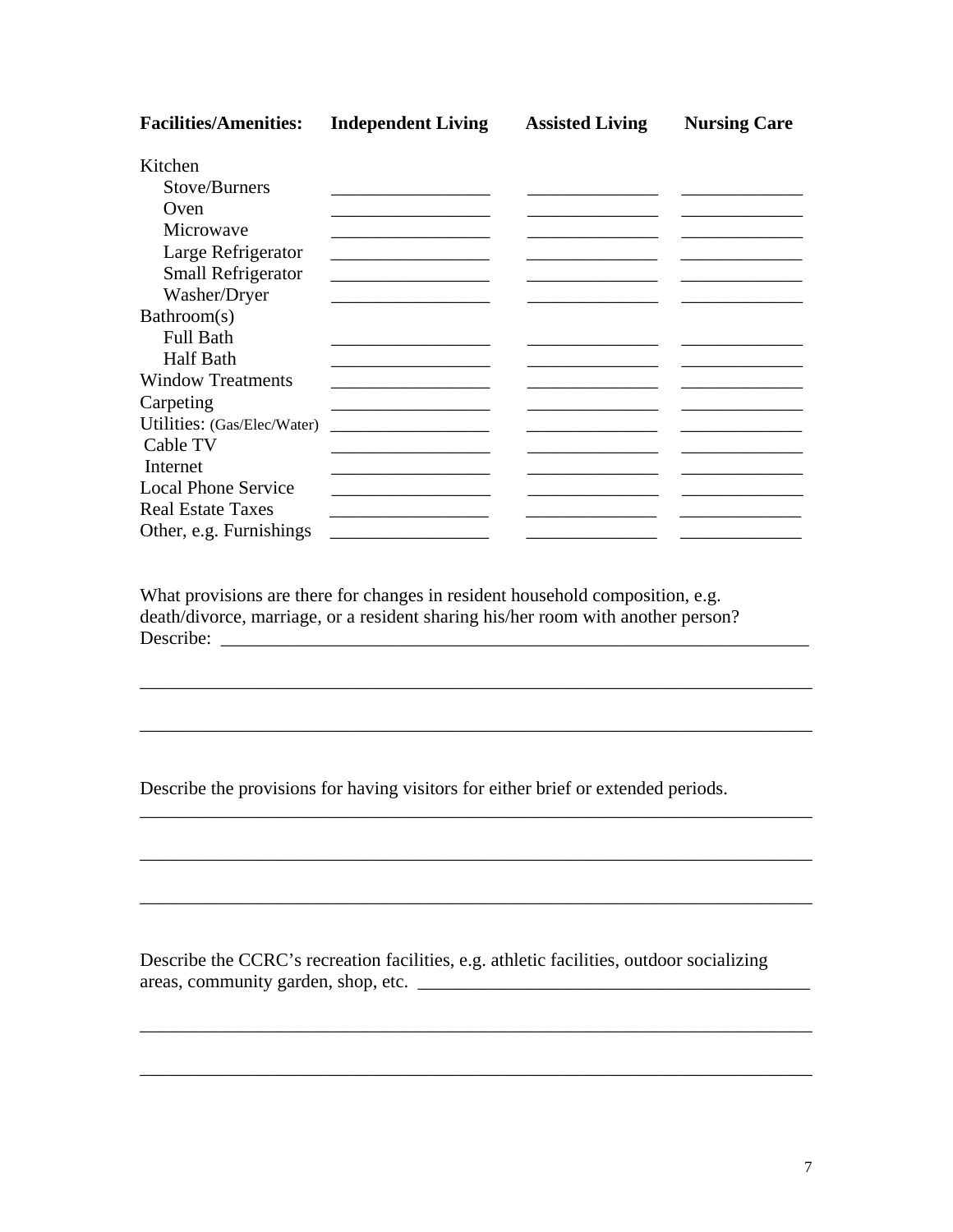| What parking is available for residents? For visitors? Are there additional fees? |  |  |
|-----------------------------------------------------------------------------------|--|--|
|-----------------------------------------------------------------------------------|--|--|

\_\_\_\_\_\_\_\_\_\_\_\_\_\_\_\_\_\_\_\_\_\_\_\_\_\_\_\_\_\_\_\_\_\_\_\_\_\_\_\_\_\_\_\_\_\_\_\_\_\_\_\_\_\_\_\_\_\_\_\_\_\_\_\_\_\_\_\_\_\_\_\_

| Is room service available? If so, describe service and cost: ____________________                    |
|------------------------------------------------------------------------------------------------------|
| Is shopping assistance service available? If so, describe service and cost: ________________________ |
| What are the rules surrounding the use of tobacco and alcohol by residents and visitors?             |
| What are the rules surrounding the decoration or modification of units?                              |
| What are the rules surrounding movement to another unit the resident qualifies for?                  |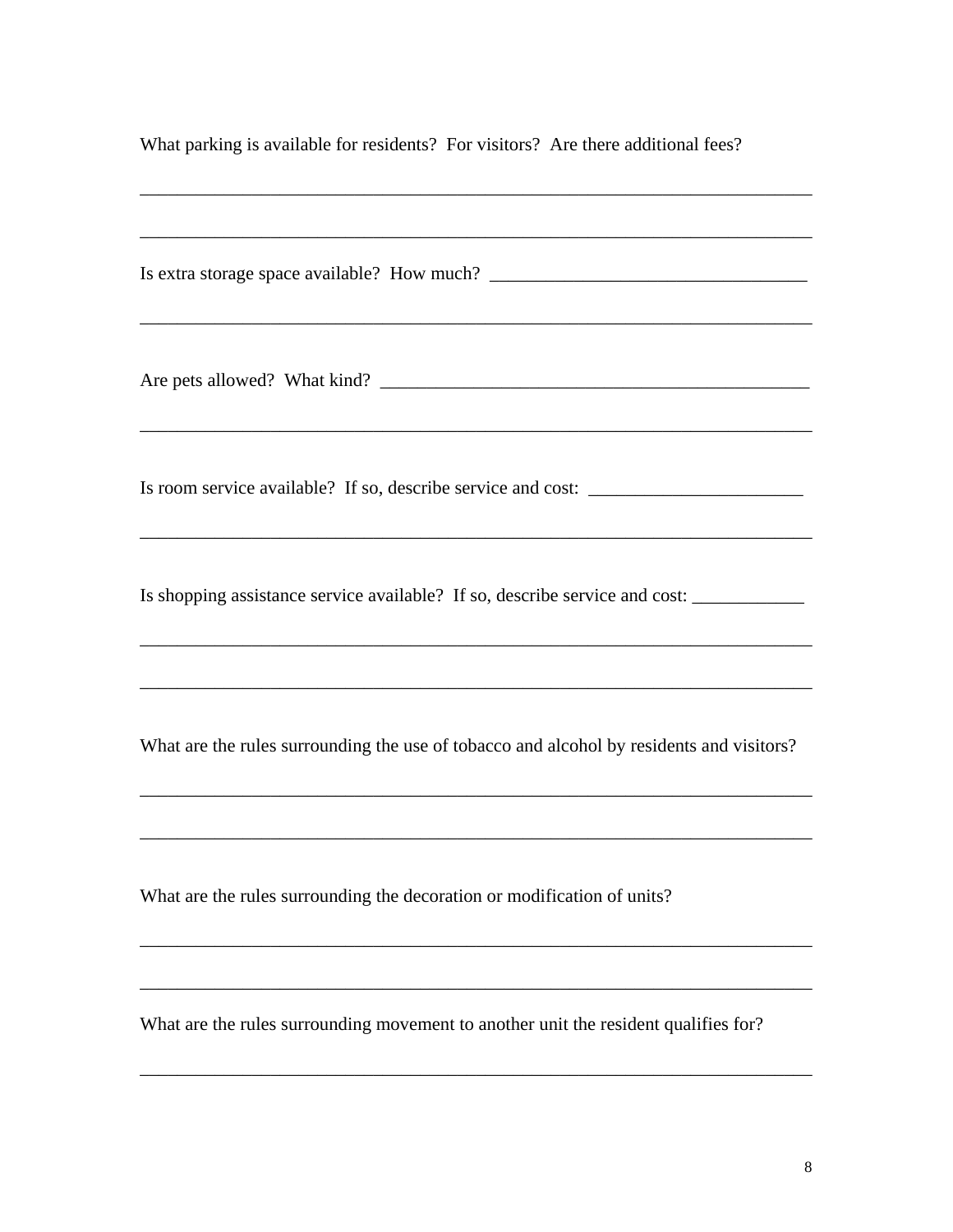Is there easy access to all facilities for people with disabilities? \_\_\_\_\_\_\_\_\_\_\_\_

\_\_\_\_\_\_\_\_\_\_\_\_\_\_\_\_\_\_\_\_\_\_\_\_\_\_\_\_\_\_\_\_\_\_\_\_\_\_\_\_\_\_\_\_\_\_\_\_\_\_\_\_\_\_\_\_\_\_\_\_\_\_\_\_\_\_\_\_\_\_\_\_

\_\_\_\_\_\_\_\_\_\_\_\_\_\_\_\_\_\_\_\_\_\_\_\_\_\_\_\_\_\_\_\_\_\_\_\_\_\_\_\_\_\_\_\_\_\_\_\_\_\_\_\_\_\_\_\_\_\_\_\_\_\_\_\_\_\_\_\_\_\_\_\_

 $\mathcal{L}_\text{max} = \mathcal{L}_\text{max} = \mathcal{L}_\text{max} = \mathcal{L}_\text{max} = \mathcal{L}_\text{max} = \mathcal{L}_\text{max} = \mathcal{L}_\text{max} = \mathcal{L}_\text{max} = \mathcal{L}_\text{max} = \mathcal{L}_\text{max} = \mathcal{L}_\text{max} = \mathcal{L}_\text{max} = \mathcal{L}_\text{max} = \mathcal{L}_\text{max} = \mathcal{L}_\text{max} = \mathcal{L}_\text{max} = \mathcal{L}_\text{max} = \mathcal{L}_\text{max} = \mathcal{$ 

\_\_\_\_\_\_\_\_\_\_\_\_\_\_\_\_\_\_\_\_\_\_\_\_\_\_\_\_\_\_\_\_\_\_\_\_\_\_\_\_\_\_\_\_\_\_\_\_\_\_\_\_\_\_\_\_\_\_\_\_\_\_\_\_\_\_\_\_\_\_\_\_

#### Security Systems

Does each unit have automatic sprinklers and fire alarm?

Does each unit have an emergency response system/call buttons?

Is there a schedule for staff to check on a resident's whereabouts and well-being? \_\_\_\_\_

\_\_\_\_\_\_\_\_\_\_\_\_\_\_\_\_\_\_\_\_\_\_\_\_\_\_\_\_\_\_\_\_\_\_\_\_\_\_\_\_\_\_\_\_\_\_\_\_\_\_\_\_\_\_\_\_\_\_\_\_\_\_\_\_\_\_\_\_\_\_\_\_

\_\_\_\_\_\_\_\_\_\_\_\_\_\_\_\_\_\_\_\_\_\_\_\_\_\_\_\_\_\_\_\_\_\_\_\_\_\_\_\_\_\_\_\_\_\_\_\_\_\_\_\_\_\_\_\_\_\_\_\_\_\_\_\_\_\_\_\_\_\_\_\_

Does the assisted living and the nursing facility have a wander management system? Describe: \_\_\_\_\_\_\_\_\_\_\_\_\_\_\_\_\_\_\_\_\_\_\_\_\_\_\_\_\_\_\_\_\_\_\_\_\_\_\_\_\_\_\_\_\_\_\_\_\_\_\_\_\_\_\_\_\_\_\_\_\_\_\_

If a resident displays behavior problems, what steps will the facility take? \_\_\_\_\_\_\_\_\_\_\_\_

\_\_\_\_\_\_\_\_\_\_\_\_\_\_\_\_\_\_\_\_\_\_\_\_\_\_\_\_\_\_\_\_\_\_\_\_\_\_\_\_\_\_\_\_\_\_\_\_\_\_\_\_\_\_\_\_\_\_\_\_\_\_\_\_\_\_\_\_\_\_\_\_

\_\_\_\_\_\_\_\_\_\_\_\_\_\_\_\_\_\_\_\_\_\_\_\_\_\_\_\_\_\_\_\_\_\_\_\_\_\_\_\_\_\_\_\_\_\_\_\_\_\_\_\_\_\_\_\_\_\_\_\_\_\_\_\_\_\_\_\_\_\_\_\_

\_\_\_\_\_\_\_\_\_\_\_\_\_\_\_\_\_\_\_\_\_\_\_\_\_\_\_\_\_\_\_\_\_\_\_\_\_\_\_\_\_\_\_\_\_\_\_\_\_\_\_\_\_\_\_\_\_\_\_\_\_\_\_\_\_\_\_\_\_\_\_\_

\_\_\_\_\_\_\_\_\_\_\_\_\_\_\_\_\_\_\_\_\_\_\_\_\_\_\_\_\_\_\_\_\_\_\_\_\_\_\_\_\_\_\_\_\_\_\_\_\_\_\_\_\_\_\_\_\_\_\_\_\_\_\_\_\_\_\_\_\_\_\_\_

\_\_\_\_\_\_\_\_\_\_\_\_\_\_\_\_\_\_\_\_\_\_\_\_\_\_\_\_\_\_\_\_\_\_\_\_\_\_\_\_\_\_\_\_\_\_\_\_\_\_\_\_\_\_\_\_\_\_\_\_\_\_\_\_\_\_\_\_\_\_\_\_

Does the residence provide ample security? Describe the systems in place: \_\_\_\_\_\_\_\_\_\_\_\_\_

Does the residence have an emergency evacuation plan? \_\_\_\_\_\_\_\_\_\_\_\_\_\_\_\_\_\_\_\_\_\_\_\_\_\_\_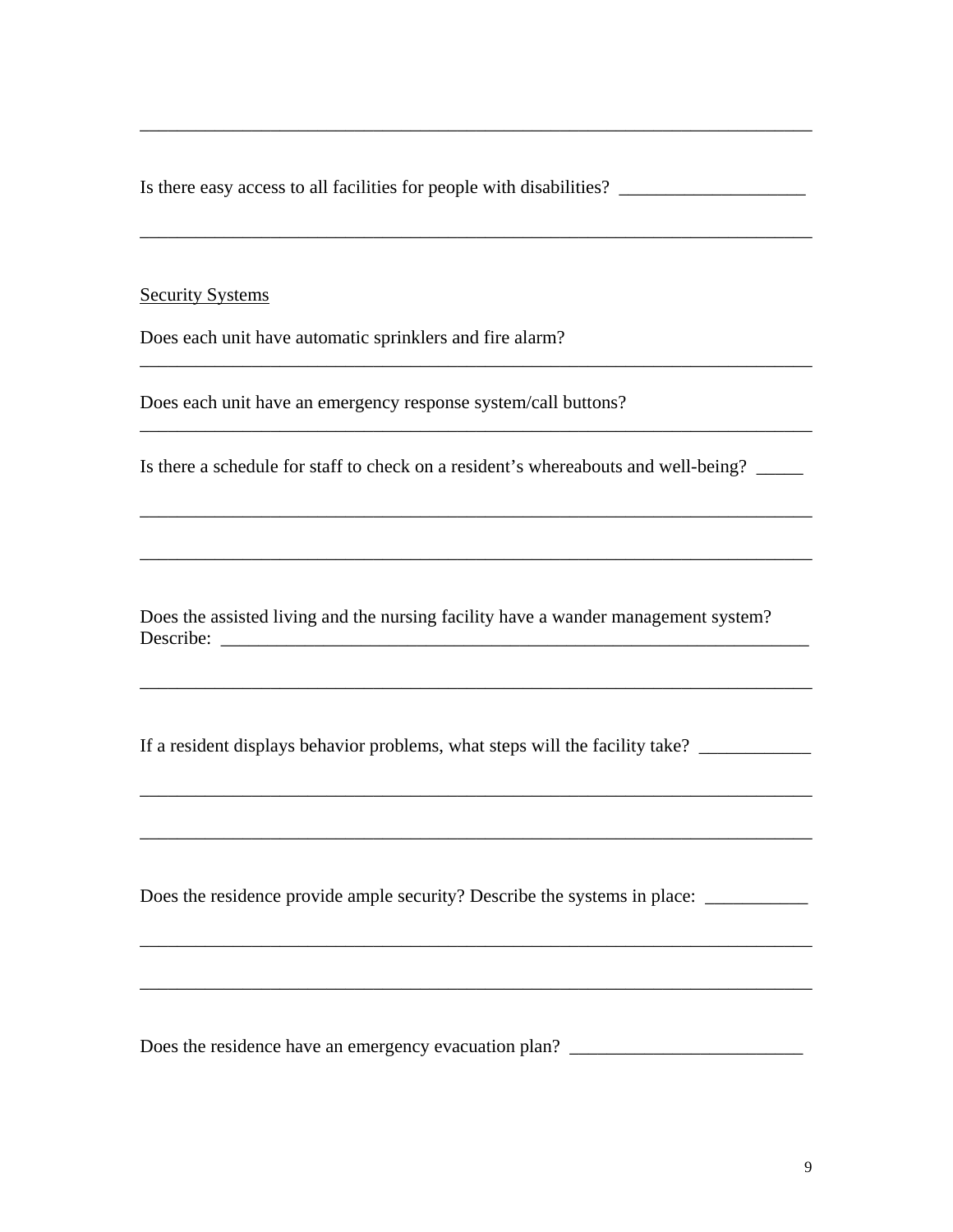## **Liability**

Who is responsible for cleaning, repairing, or replacement of resident or facility property? Under what circumstances?

#### Services

Describe, in general, which services are provided at the three levels of care and if the costs are included or in addition to the base rate.

\_\_\_\_\_\_\_\_\_\_\_\_\_\_\_\_\_\_\_\_\_\_\_\_\_\_\_\_\_\_\_\_\_\_\_\_\_\_\_\_\_\_\_\_\_\_\_\_\_\_\_\_\_\_\_\_\_\_\_\_\_\_\_\_\_\_\_\_\_\_\_\_

| Service:                                               | Independent Living Assisted Living | <b>Nursing Care</b> |
|--------------------------------------------------------|------------------------------------|---------------------|
| Meals                                                  |                                    |                     |
| # Per Day/Week                                         |                                    |                     |
| <b>Snacks</b>                                          |                                    |                     |
| <b>Special Diets</b>                                   |                                    |                     |
| Housekeeping                                           |                                    |                     |
| (How often, how thorough?)                             |                                    |                     |
| Maintenance                                            |                                    |                     |
| Laundry                                                |                                    |                     |
| (Loads per week, as needed?)                           |                                    |                     |
| Transportation                                         |                                    |                     |
| (scheduled, unscheduled, car, van/minibus, with lift?) |                                    |                     |
| Supervision of self-medication                         |                                    |                     |
| and medication                                         |                                    |                     |
| administration                                         |                                    |                     |
| Other                                                  |                                    |                     |

#### Food

It is recommended that potential residents eat several different meals prepared by the facility.

Does the food taste good, and do residents generally like the food?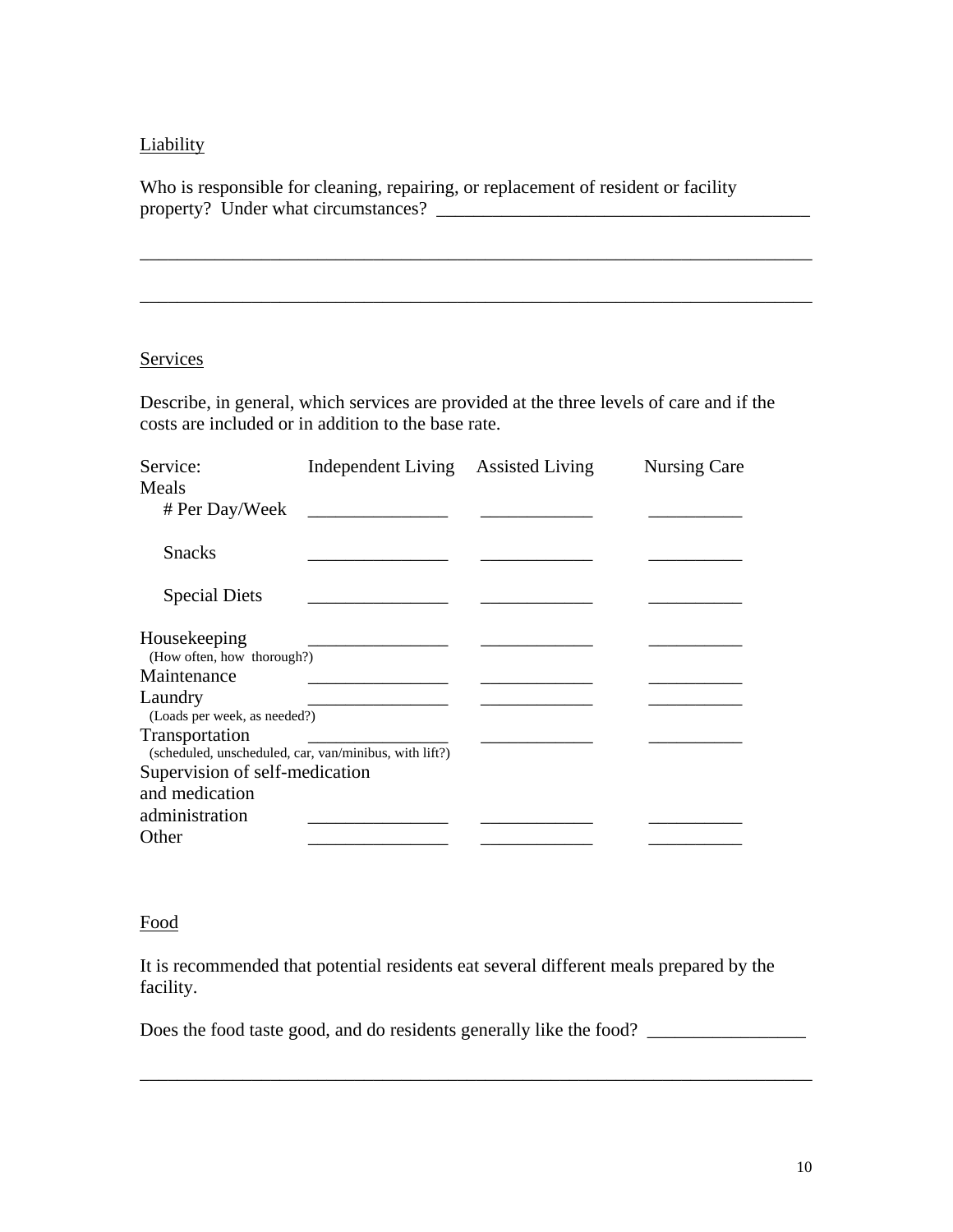| May residents have guests for meals? _______ If so, what is the cost? ___________                                  |  |
|--------------------------------------------------------------------------------------------------------------------|--|
|                                                                                                                    |  |
| Is there a private dining room for special events and occasions? Is there an additional<br>cost to use this?       |  |
| <b>Health And Medical Care</b><br>Is individual health insurance required? If, so, what kind? ____________________ |  |
| ,我们也不会有什么。""我们的人,我们也不会有什么?""我们的人,我们也不会有什么?""我们的人,我们也不会有什么?""我们的人,我们也不会有什么?""我们的人                                   |  |
|                                                                                                                    |  |
|                                                                                                                    |  |
|                                                                                                                    |  |
|                                                                                                                    |  |
|                                                                                                                    |  |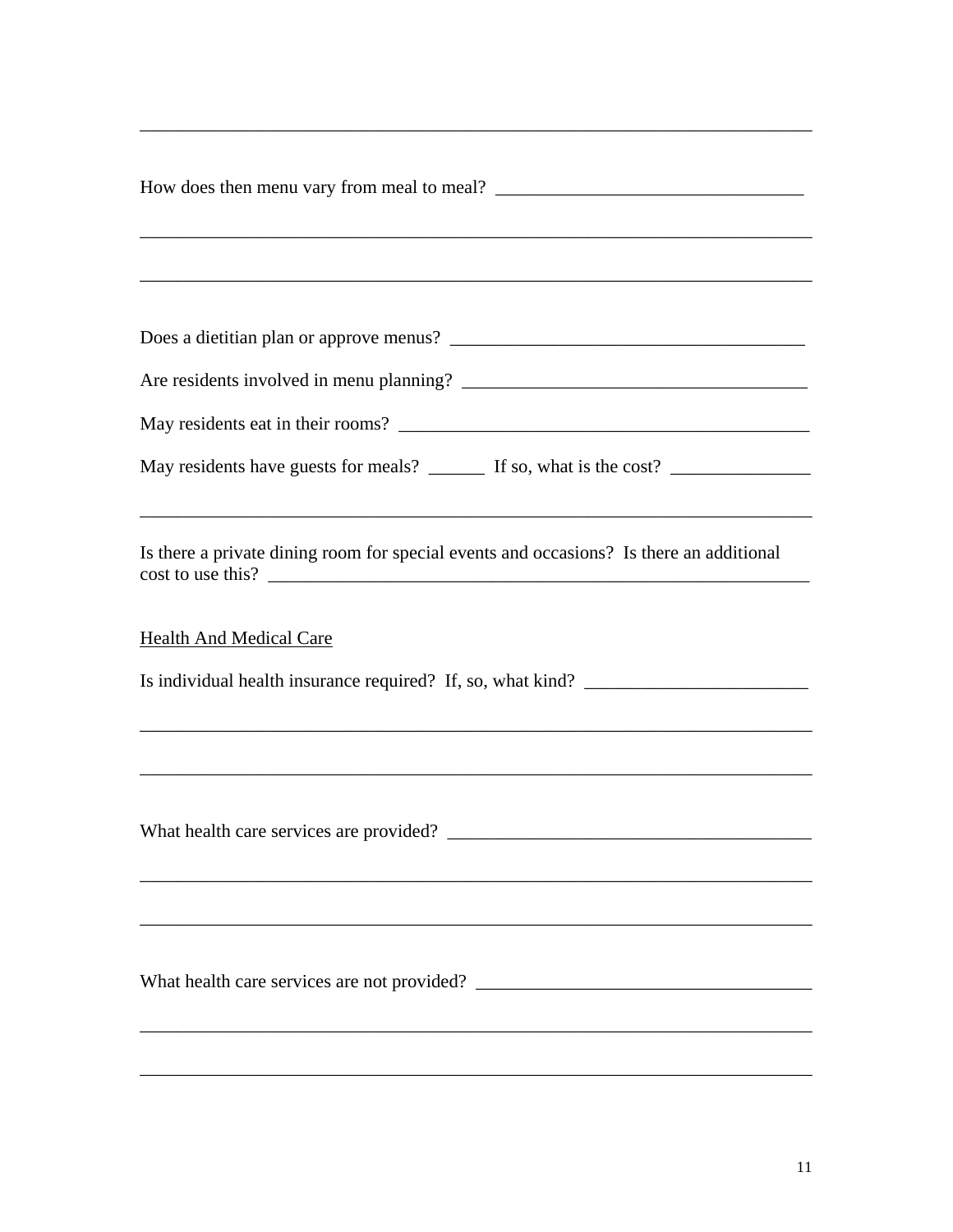| Recreation<br>What kinds of group and individual recreational activities are offered?        |
|----------------------------------------------------------------------------------------------|
|                                                                                              |
| Are there supplies for social activities or hobbies (games, cards, crafts, gardening, etc.)? |
|                                                                                              |
| Does the CCRC encourage contact with the surrounding community, including schools            |
| Are religious services held on the premises? If not, does the residence assist in making     |
| <b>Other Services</b>                                                                        |

| Are supplies of toiletries and incontinence supplies available at the facility? |  |
|---------------------------------------------------------------------------------|--|
| Is there a beauty/barber shop at the facility?                                  |  |
| Are the services of a physical, occupational, or speech therapist available?    |  |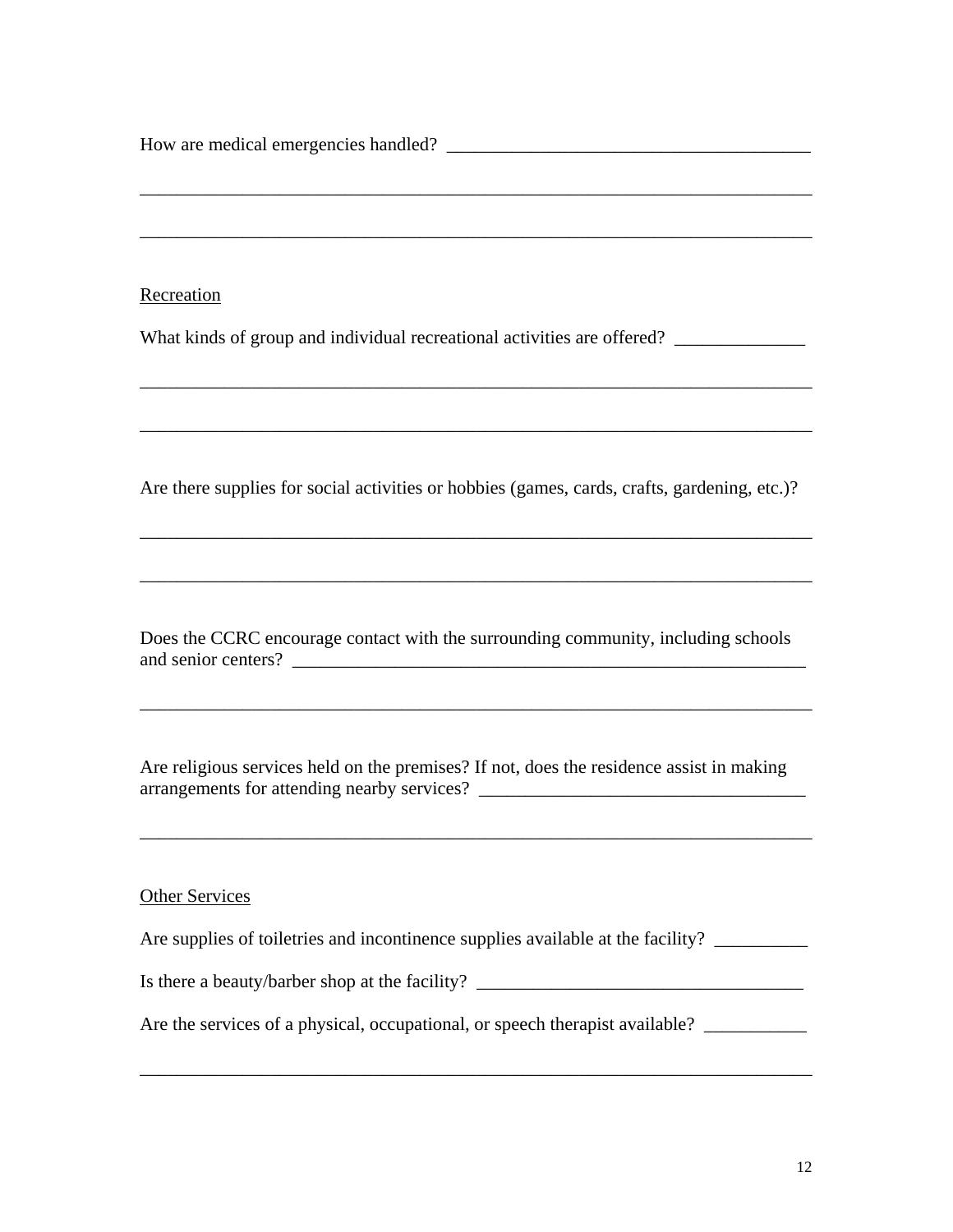On the whole, do the residents appear relaxed and sociable?

## Personnel/Staffing

Many experts feel that staff and management are among the most important factors contributing to the quality of a CCRC. Such intangibles are difficult to assess. Especially at the Assisted Living and Nursing levels:

\_\_\_\_\_\_\_\_\_\_\_\_\_\_\_\_\_\_\_\_\_\_\_\_\_\_\_\_\_\_\_\_\_\_\_\_\_\_\_\_\_\_\_\_\_\_\_\_\_\_\_\_\_\_\_\_\_\_\_\_\_\_\_\_\_\_\_\_\_\_\_\_

Overall, are staff/resident interactions positive? Do staff respond to resident's needs promptly and with caring and respect?  $\Box$ 

\_\_\_\_\_\_\_\_\_\_\_\_\_\_\_\_\_\_\_\_\_\_\_\_\_\_\_\_\_\_\_\_\_\_\_\_\_\_\_\_\_\_\_\_\_\_\_\_\_\_\_\_\_\_\_\_\_\_\_\_\_\_\_\_\_\_\_\_\_\_\_\_

\_\_\_\_\_\_\_\_\_\_\_\_\_\_\_\_\_\_\_\_\_\_\_\_\_\_\_\_\_\_\_\_\_\_\_\_\_\_\_\_\_\_\_\_\_\_\_\_\_\_\_\_\_\_\_\_\_\_\_\_\_\_\_\_\_\_\_\_\_\_\_\_

\_\_\_\_\_\_\_\_\_\_\_\_\_\_\_\_\_\_\_\_\_\_\_\_\_\_\_\_\_\_\_\_\_\_\_\_\_\_\_\_\_\_\_\_\_\_\_\_\_\_\_\_\_\_\_\_\_\_\_\_\_\_\_\_\_\_\_\_\_\_\_\_

\_\_\_\_\_\_\_\_\_\_\_\_\_\_\_\_\_\_\_\_\_\_\_\_\_\_\_\_\_\_\_\_\_\_\_\_\_\_\_\_\_\_\_\_\_\_\_\_\_\_\_\_\_\_\_\_\_\_\_\_\_\_\_\_\_\_\_\_\_\_\_\_

How many staff are there for each job or responsibility?

How many residents are there for each direct care staff person? \_\_\_\_\_\_\_\_\_\_\_\_\_\_\_\_\_

Do direct care staff have other responsibilities? \_\_\_\_\_\_\_\_\_\_\_\_\_\_\_\_\_\_\_\_\_\_\_\_\_\_\_\_\_\_

\_\_\_\_\_\_\_\_\_\_\_\_\_\_\_\_\_\_\_\_\_\_\_\_\_\_\_\_\_\_\_\_\_\_\_\_\_\_\_\_\_\_\_\_\_\_\_\_\_\_\_\_\_\_\_\_\_\_\_\_\_\_\_\_\_\_\_\_\_\_\_\_

For those requiring it, how does the facility tailor the schedule for bathing and dressing to accommodate the preferences of residents? Can changes be made? \_\_\_\_\_\_\_\_\_\_\_\_\_\_\_\_\_\_

\_\_\_\_\_\_\_\_\_\_\_\_\_\_\_\_\_\_\_\_\_\_\_\_\_\_\_\_\_\_\_\_\_\_\_\_\_\_\_\_\_\_\_\_\_\_\_\_\_\_\_\_\_\_\_\_\_\_\_\_\_\_\_\_\_\_\_\_\_\_\_\_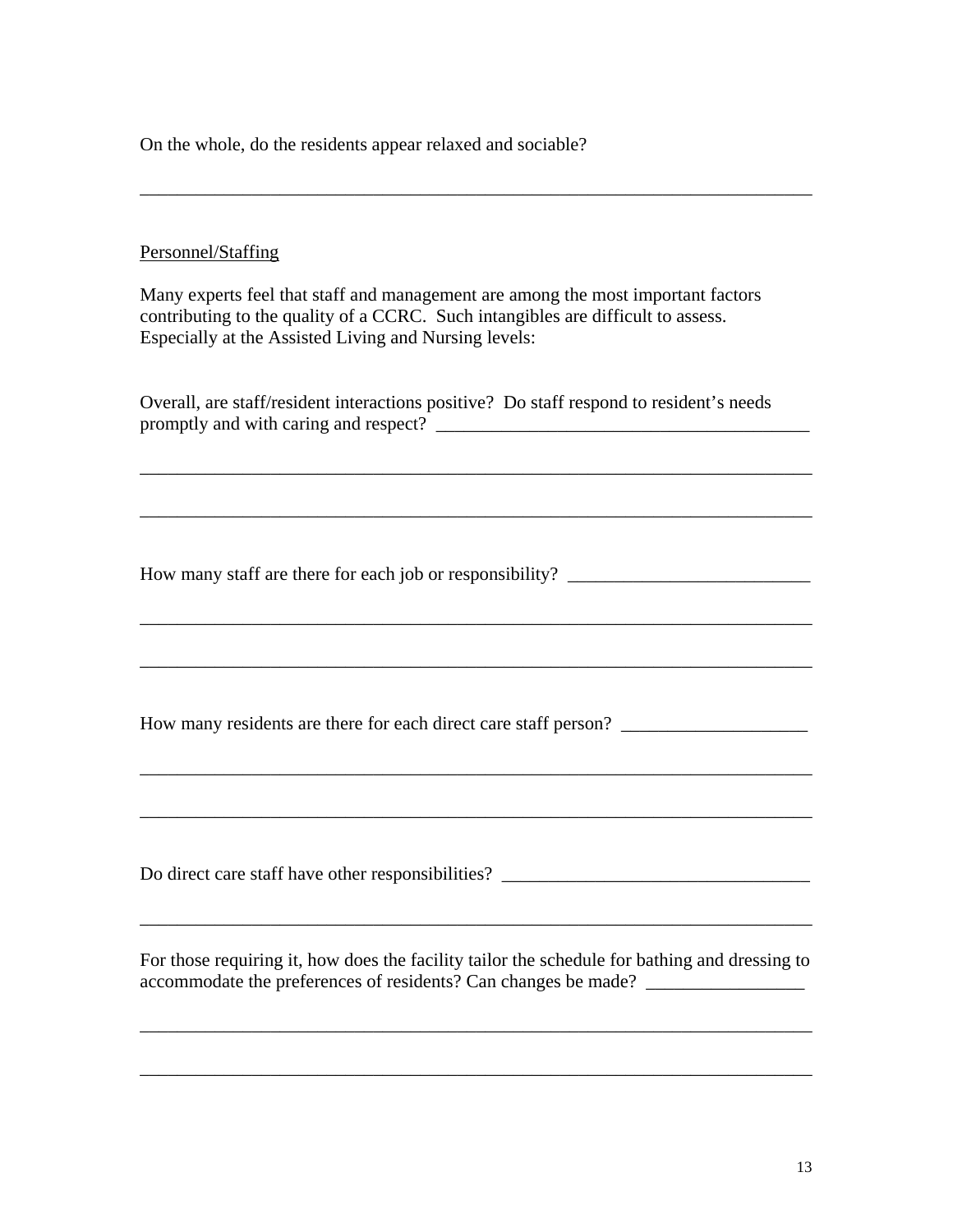| How does the facility help residents maintain their abilities to care for themselves,<br>especially in regard to toileting, dressing, and eating? _______________________                                        |
|------------------------------------------------------------------------------------------------------------------------------------------------------------------------------------------------------------------|
|                                                                                                                                                                                                                  |
|                                                                                                                                                                                                                  |
| ,我们也不会有什么。""我们的人,我们也不会有什么?""我们的人,我们也不会有什么?""我们的人,我们也不会有什么?""我们的人,我们也不会有什么?""我们的人                                                                                                                                 |
|                                                                                                                                                                                                                  |
| Does the CCRC offer staff development and wellness programs for employees?                                                                                                                                       |
| Do staff speak English clearly? Other languages? _______________________________                                                                                                                                 |
| Do staff receive special training about dementia and Alzheimer's disease?                                                                                                                                        |
| Are staff trained to deal with aggressive individuals? With wanderers? _______________<br><u> 1989 - Johann Stoff, deutscher Stoffen und der Stoffen und der Stoffen und der Stoffen und der Stoffen und der</u> |
| Can the direct care staff person responsible for a resident be changed if they do not get                                                                                                                        |
|                                                                                                                                                                                                                  |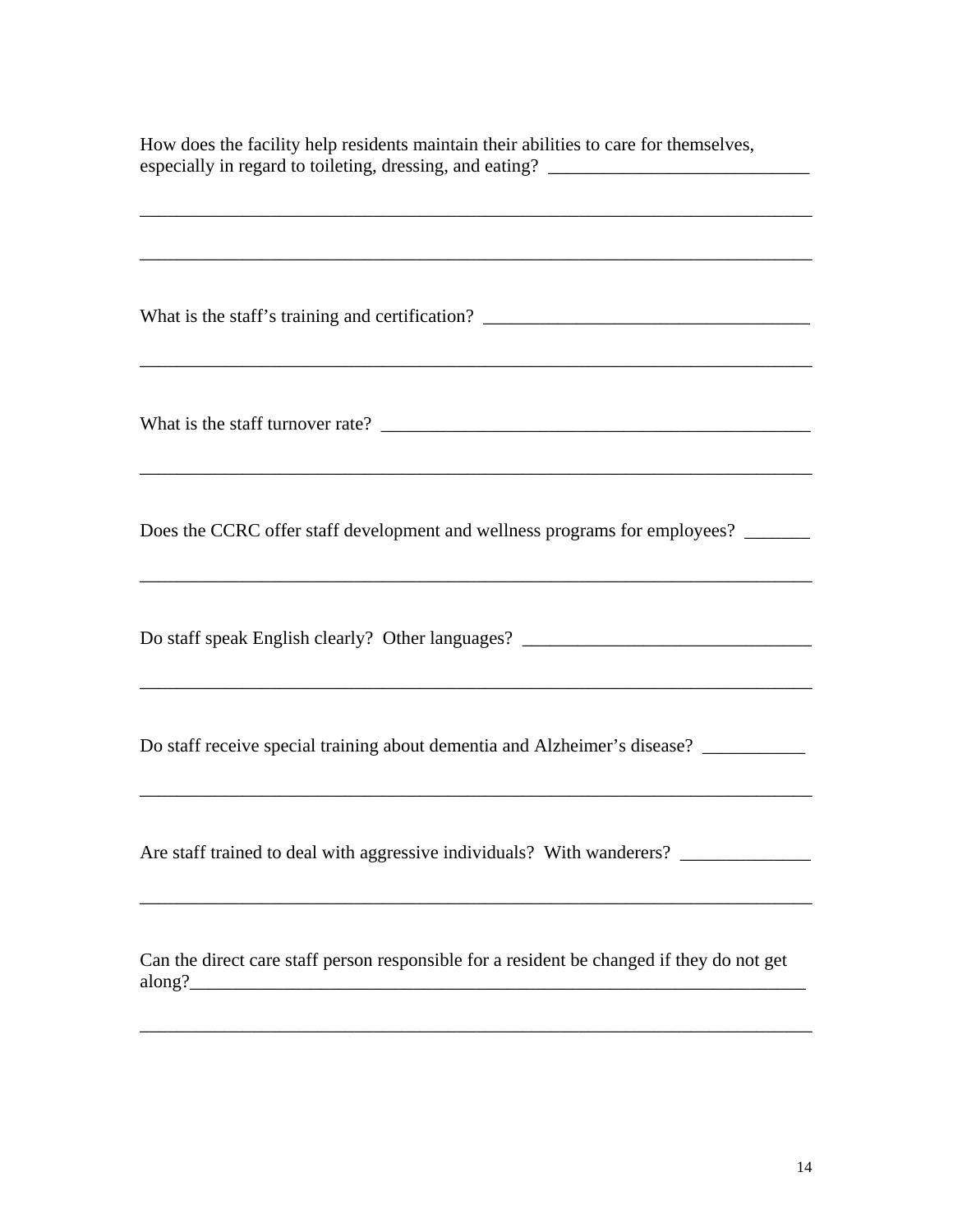#### Resident Participation, Government

To what extent do residents participate in the management of the facility?

Are residents respected and encouraged to participate in the life of the community to the fullest extent his or her health permits? \_\_\_\_\_\_\_\_\_\_\_\_\_\_\_\_\_\_\_\_\_\_\_\_\_\_\_\_\_\_\_\_\_\_\_\_\_\_\_

\_\_\_\_\_\_\_\_\_\_\_\_\_\_\_\_\_\_\_\_\_\_\_\_\_\_\_\_\_\_\_\_\_\_\_\_\_\_\_\_\_\_\_\_\_\_\_\_\_\_\_\_\_\_\_\_\_\_\_\_\_\_\_\_\_\_\_\_\_\_\_\_

\_\_\_\_\_\_\_\_\_\_\_\_\_\_\_\_\_\_\_\_\_\_\_\_\_\_\_\_\_\_\_\_\_\_\_\_\_\_\_\_\_\_\_\_\_\_\_\_\_\_\_\_\_\_\_\_\_\_\_\_\_\_\_\_\_\_\_\_\_\_\_\_

\_\_\_\_\_\_\_\_\_\_\_\_\_\_\_\_\_\_\_\_\_\_\_\_\_\_\_\_\_\_\_\_\_\_\_\_\_\_\_\_\_\_\_\_\_\_\_\_\_\_\_\_\_\_\_\_\_\_\_\_\_\_\_\_\_\_\_\_\_\_\_\_

\_\_\_\_\_\_\_\_\_\_\_\_\_\_\_\_\_\_\_\_\_\_\_\_\_\_\_\_\_\_\_\_\_\_\_\_\_\_\_\_\_\_\_\_\_\_\_\_\_\_\_\_\_\_\_\_\_\_\_\_\_\_\_\_\_\_\_\_\_\_\_\_

Does the facility have at least one resident representative on the management board?

Is there a resident's council? How does it participate in facility management?

#### Resident Rights

Are the rights of residents clearly stated? For example,

- Informing residents of services available, policies, procedures and changes to them;
- Retaining of personal possessions;

- To interact freely with others both inside the residence and in the community;

\_\_\_\_\_\_\_\_\_\_\_\_\_\_\_\_\_\_\_\_\_\_\_\_\_\_\_\_\_\_\_\_\_\_\_\_\_\_\_\_\_\_\_\_\_\_\_\_\_\_\_\_\_\_\_\_\_\_\_\_\_\_\_\_\_\_\_\_\_\_\_\_

\_\_\_\_\_\_\_\_\_\_\_\_\_\_\_\_\_\_\_\_\_\_\_\_\_\_\_\_\_\_\_\_\_\_\_\_\_\_\_\_\_\_\_\_\_\_\_\_\_\_\_\_\_\_\_\_\_\_\_\_\_\_\_\_\_\_\_\_\_\_\_\_

\_\_\_\_\_\_\_\_\_\_\_\_\_\_\_\_\_\_\_\_\_\_\_\_\_\_\_\_\_\_\_\_\_\_\_\_\_\_\_\_\_\_\_\_\_\_\_\_\_\_\_\_\_\_\_\_\_\_\_\_\_\_\_\_\_\_\_\_\_\_\_\_

- To have freedom of religion;
	- To control your health-related services; and
- To have your privacy.

Is there a grievance procedure and alternatives if you are not satisfied with the grievance  $procedure?$